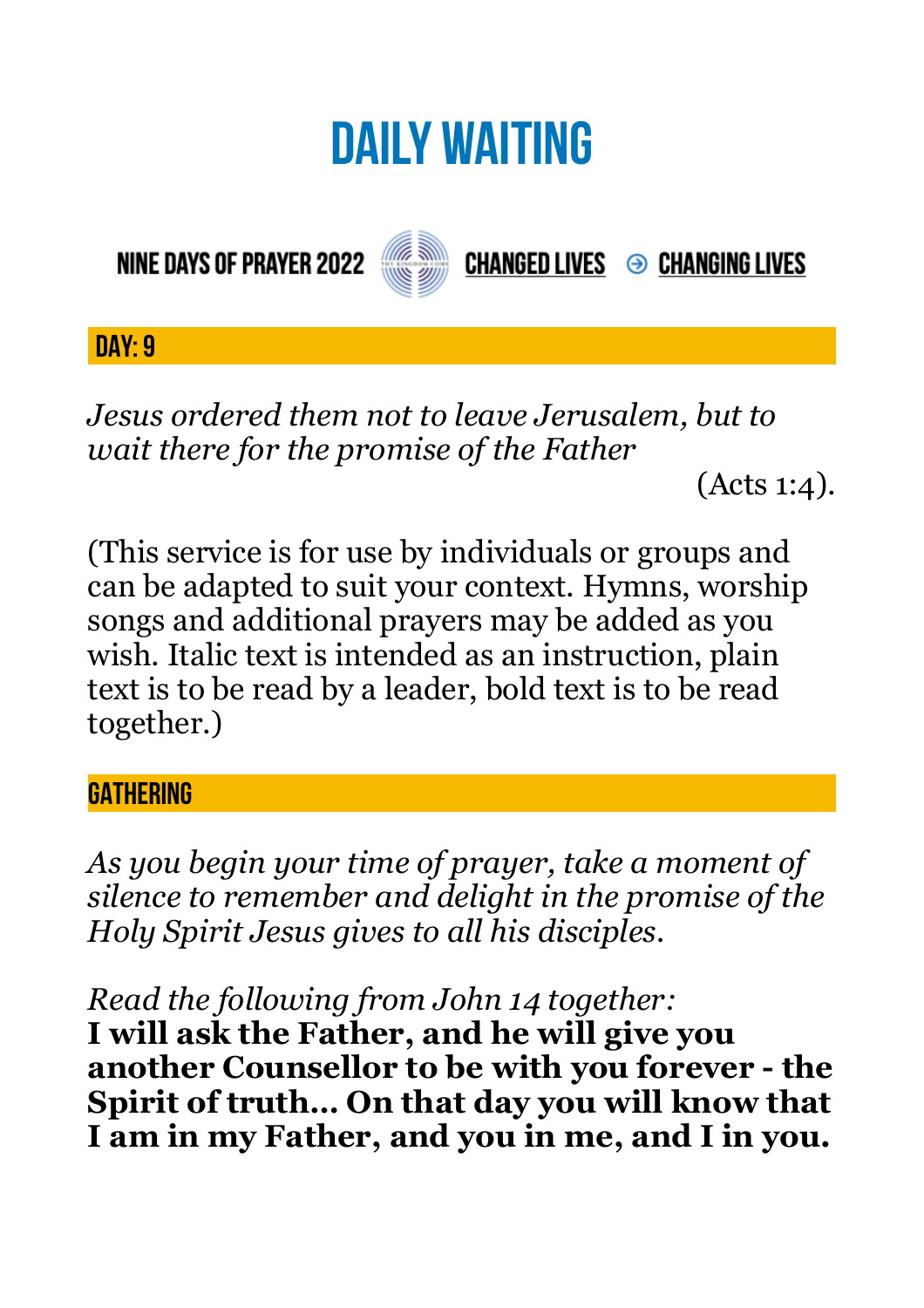*Make a sign of being present to God and one another – light a candle, open a Bible, share the peace…* 

Come, Holy Spirit, fill the hearts of your people **And kindle in us the fire of your love.**  Come, Holy Spirit, be with us as we pray **And leave us not as orphans.**  Come, Holy Spirit, renew us in body, mind and spirit **And send us out to be your presence in your world.** 

Come, Holy Spirit, fill the hearts of your people **And kindle in us the fire of your love.** 

*Optional hymn or worship song.* 

### **LISTENING**

If you are insulted because of the name of Christ, you are blessed, for the Spirit of glory and of God rests on you. (1 Peter 4:14, NIV)

#### **REFLECTING**

Hope in the midst of persecution is a clear theme throughout the Book of 1 Peter. It's both an encouragement and a promise – suffering will give way to glory. It works through the past, present and future: Jesus has prevailed on the cross and in raising Him to life God the Father has overcome death. The Holy Spirit is with us in the here and now. Christ will return in glory. There is every reason for hope.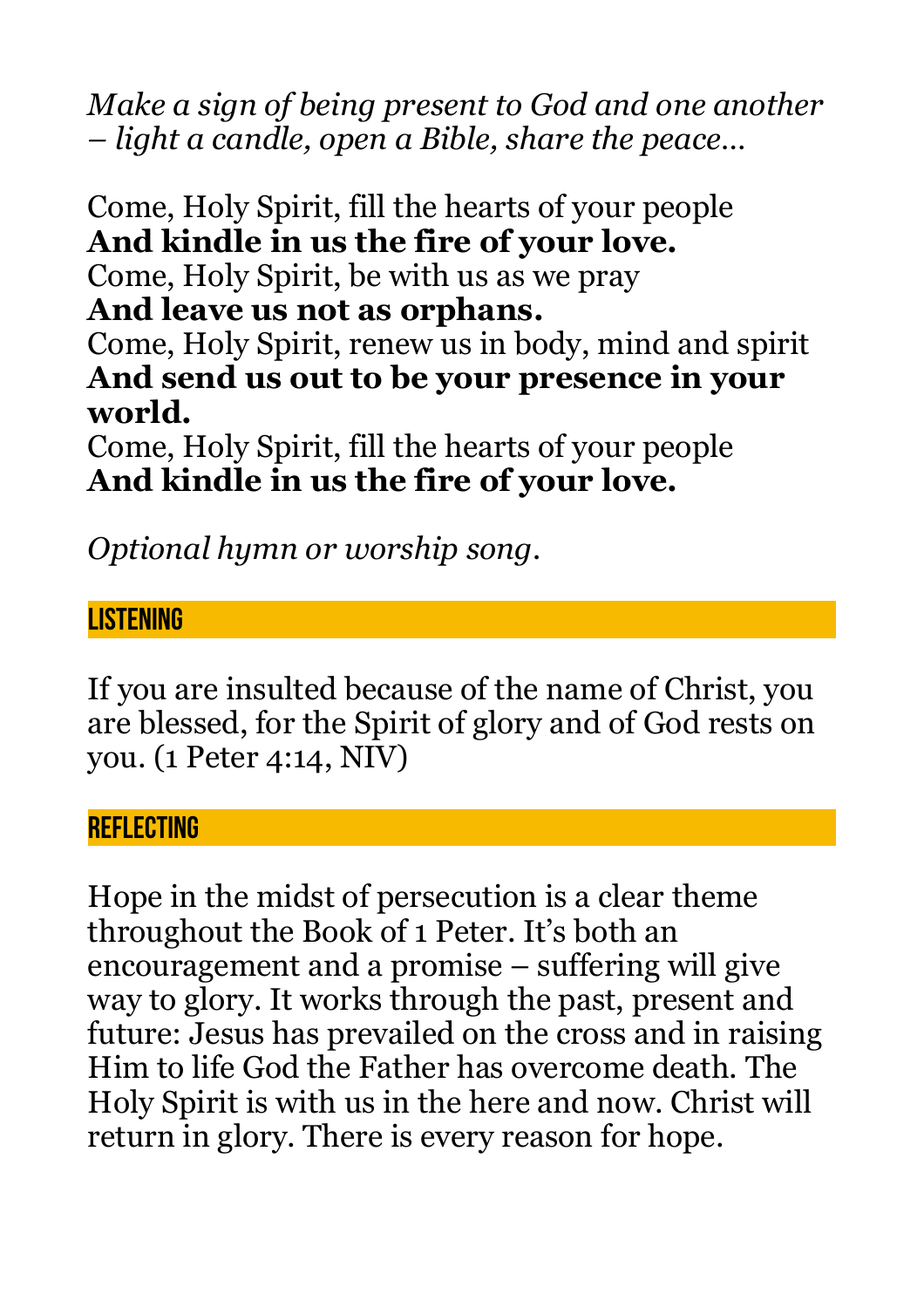Here, Peter takes something considered by the contemporary world to be shameful – for the community he writes to, and for many people around the world today, it is being a Christian. Jesus died whilst being mocked, insulted, and berated. He died in shame. Yet this is what He was born to do, the hour for which He came. For this death reveals the glory of God. God's glory seen in the humiliation of Christ, as God bears our sin and shares our pain. The glory of God is how He loves us. This shameful death transforms shame into victory, unholiness into holiness.

Life as a Christian isn't all suffering. It's experiencing the joy which the certainty of the hope brings, even in the darkest times. The promise of a world where everything will one day be made new. When people see that hope being lived, incredible things can happen. The living God gives people a living hope.

As we live as Christians we experience God's blessings, even as we know humankind's suffering. St Paul talks about us sharing His sufferings, that we may enter into His glory. It is the depth of glory found in the unexpected places, in the darkest corners, in those who are rejected and abused. It is knowing that God considers us worth dying for, and that no experience of suffering or sorrow is able to overcome the capacity of God to bring life.

This is the work of the Holy Spirit. Whatever we are going through, the prayer, 'Come Holy Spirit' changes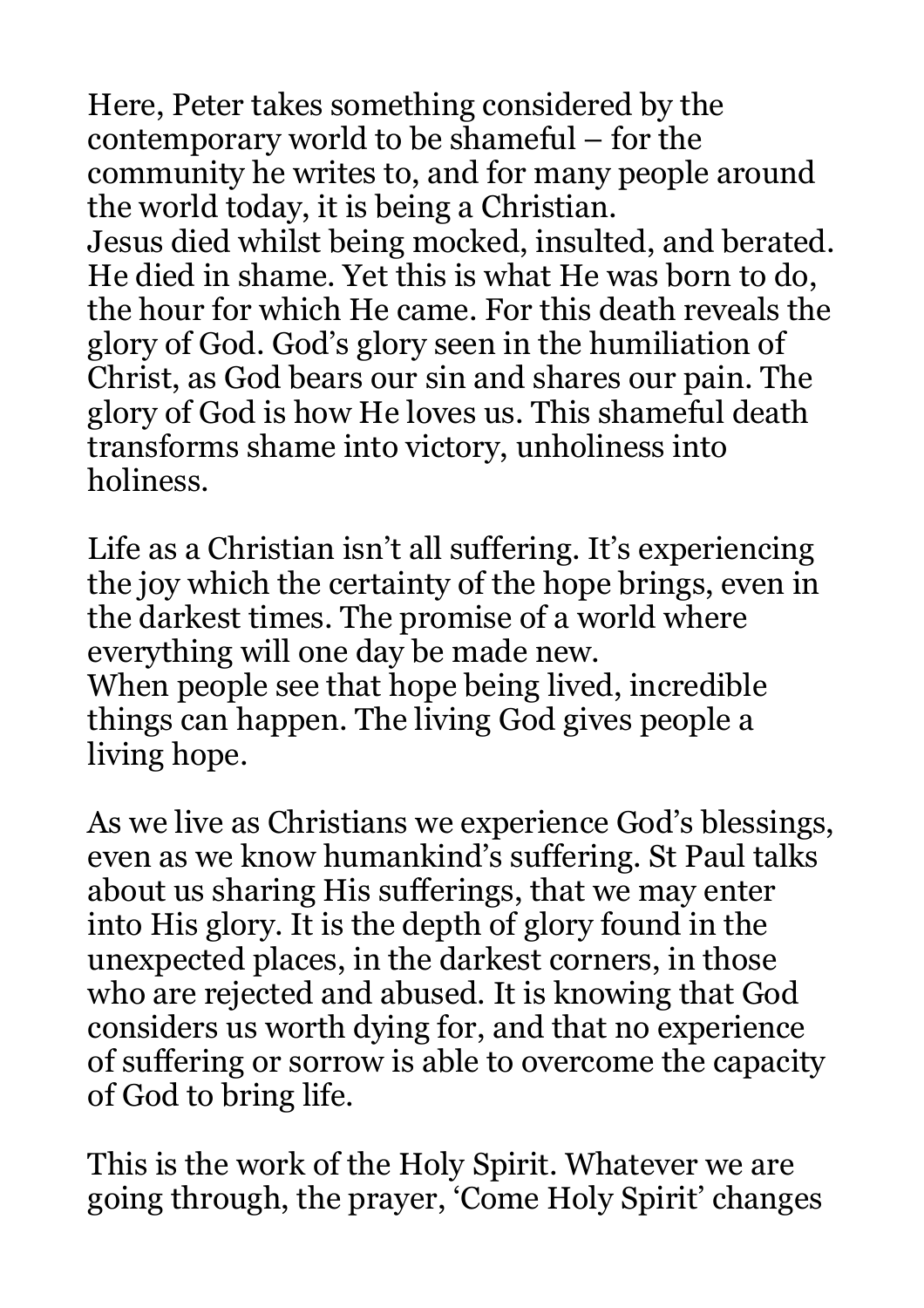things. Pray most especially the Holy Spirit would so work in your five friends that they are able to enter into glory through the sufferings of Christ. In the beauty, the magnificence, and the joy of our lives, as well as the suffering and the pain, is the glory of God who will come again.

May the Spirit of glory be upon you, and upon those you pray for, today and all your days.

**Philippians 2** (NRSV)

| $\overline{5}$ | Let the same mind be in you that was in Christ     |
|----------------|----------------------------------------------------|
|                | Jesus,                                             |
| 6              | who, though he was in the form of God,             |
|                | did not regard equality with God as something      |
|                | to be exploited,                                   |
|                | but emptied himself, taking the form of a          |
|                | slave,                                             |
|                | being born in human likeness.                      |
|                | And being found in human form,                     |
| 8              | he humbled himself and became obedient to          |
|                | the point of death                                 |
|                | even death on a cross.                             |
| 9              | Therefore God also highly exalted him              |
|                | and gave him the name that is above every          |
|                | name,                                              |
| 10             | so that at the name of Jesus                       |
|                | every knee should bend, in heaven and on           |
|                | earth and under the                                |
|                | earth, and every tongue should confess             |
| 11             | that Jesus Christ is Lord, to the glory of God the |
|                | Father.                                            |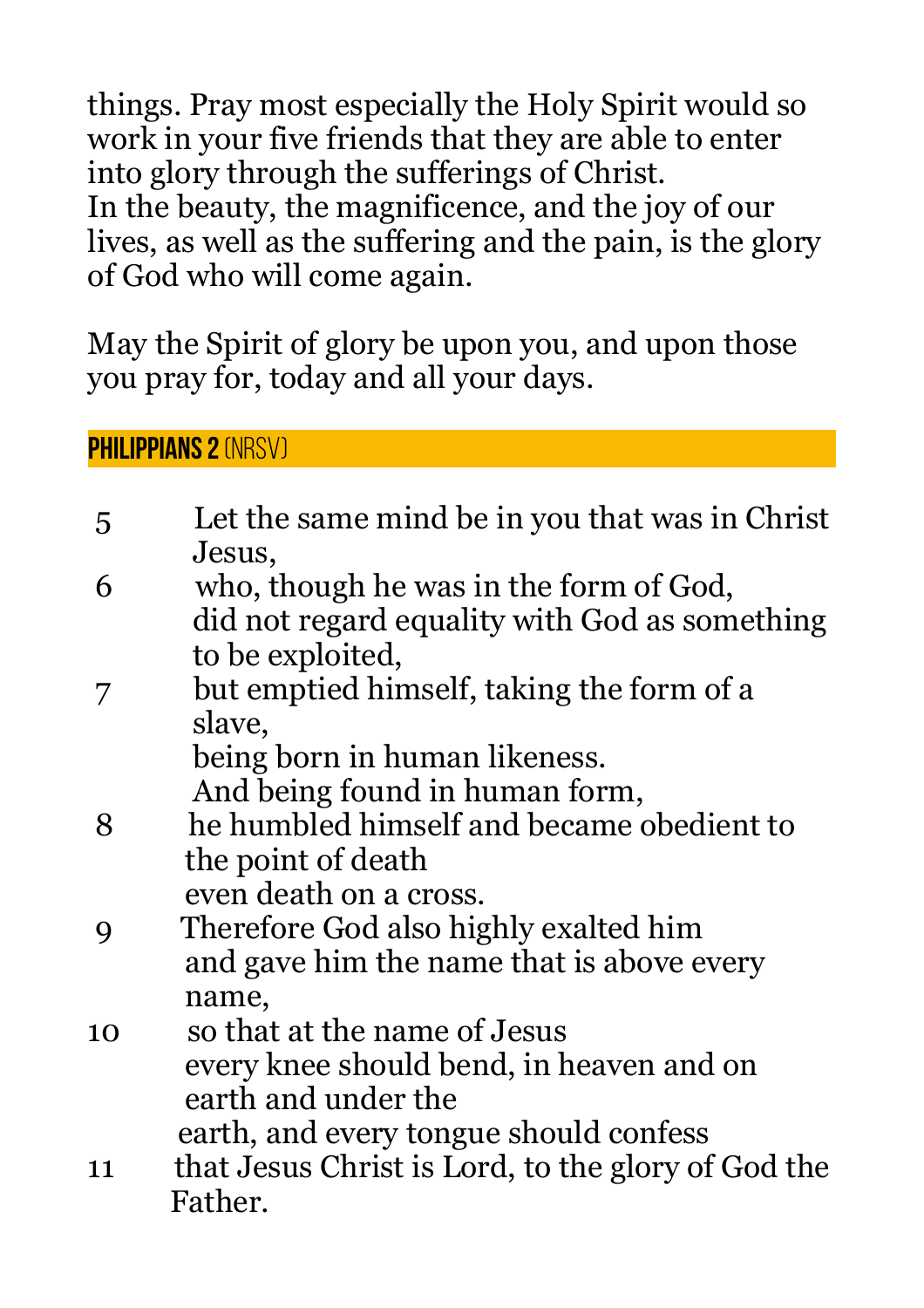**Glory to the Father and to the Son, And to the Holy Spirit; As it was in the beginning, is now And shall be for ever. Amen.**

## **PRAYING**

God, our companion through every trial and persecution,

Cause us to glimpse your glory as we live out our faith; Embolden us to speak your truth, no matter how it may impact our reputation.

Sustain those for whom persecution is a daily reality, And challenge us to look beyond our own needs, That we might stand with them in solidarity and prayer.

## **Amen.**

We meet your word, hungry and thirsty to taste more of your Spirit.

*(Pause)*

Come Holy Spirit: **Thy Kingdom Come.**

We express thanks for Her Majesty the Queen and her example of tenacious faith.

*(Pause)*

Come Holy Spirit: **Thy Kingdom Come.**

We offer our own lives to be landing places for your glory.

*(Pause)*

Come Holy Spirit: **Thy Kingdom Come.**